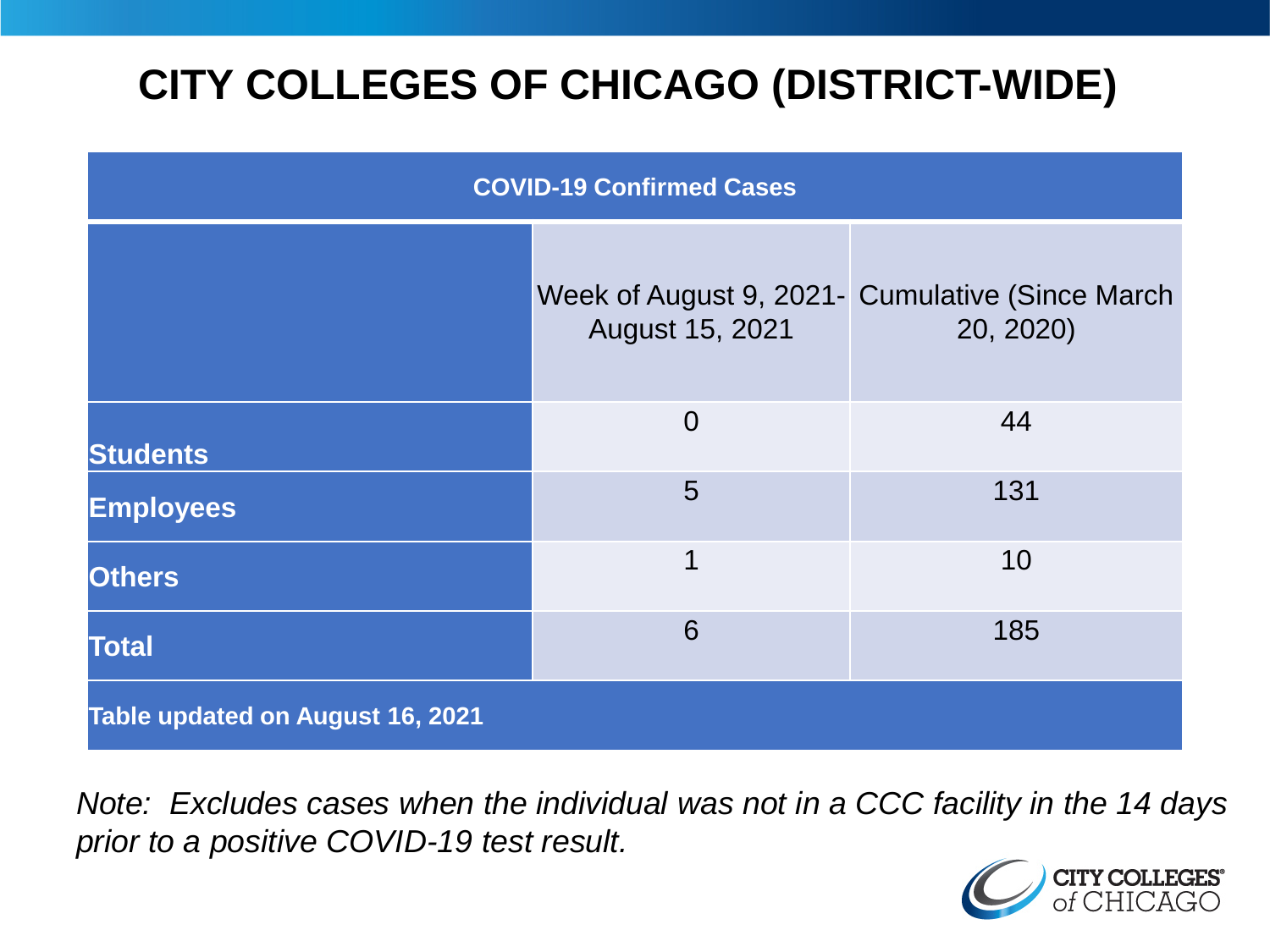### **DALEY COLLEGE**

| <b>COVID-19 Confirmed Cases</b>  |                 |                                                               |
|----------------------------------|-----------------|---------------------------------------------------------------|
|                                  | August 15, 2021 | Week of August 9, 2021 - Cumulative (Since March<br>20, 2020) |
| <b>Students</b>                  | $\overline{0}$  | $\Omega$                                                      |
| <b>Employees</b>                 | $\Omega$        | 18                                                            |
| <b>Others</b>                    | $\overline{0}$  | 1                                                             |
| <b>Total</b>                     | $\Omega$        | 19                                                            |
| Table updated on August 16, 2021 |                 |                                                               |

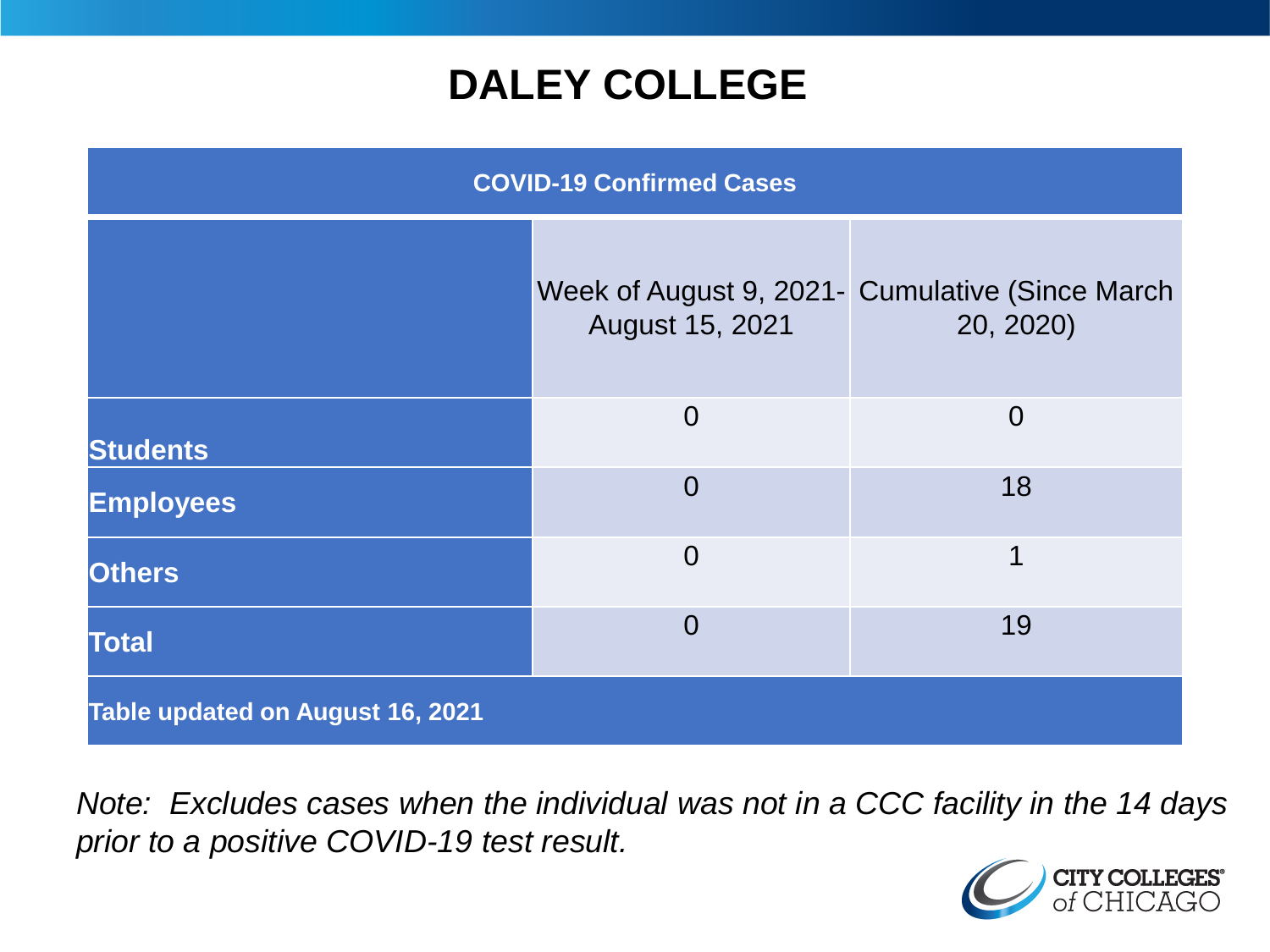### **HAROLD WASHINGTON COLLEGE**

| <b>COVID-19 Confirmed Cases</b>  |                 |                                                              |
|----------------------------------|-----------------|--------------------------------------------------------------|
|                                  | August 15, 2021 | Week of August 9, 2021- Cumulative (Since March<br>20, 2020) |
| <b>Students</b>                  | $\overline{0}$  | 8                                                            |
| <b>Employees</b>                 | $\Omega$        | 11                                                           |
| <b>Others</b>                    | $\Omega$        | $\overline{2}$                                               |
| <b>Total</b>                     | $\Omega$        | 21                                                           |
| Table updated on August 16, 2021 |                 |                                                              |

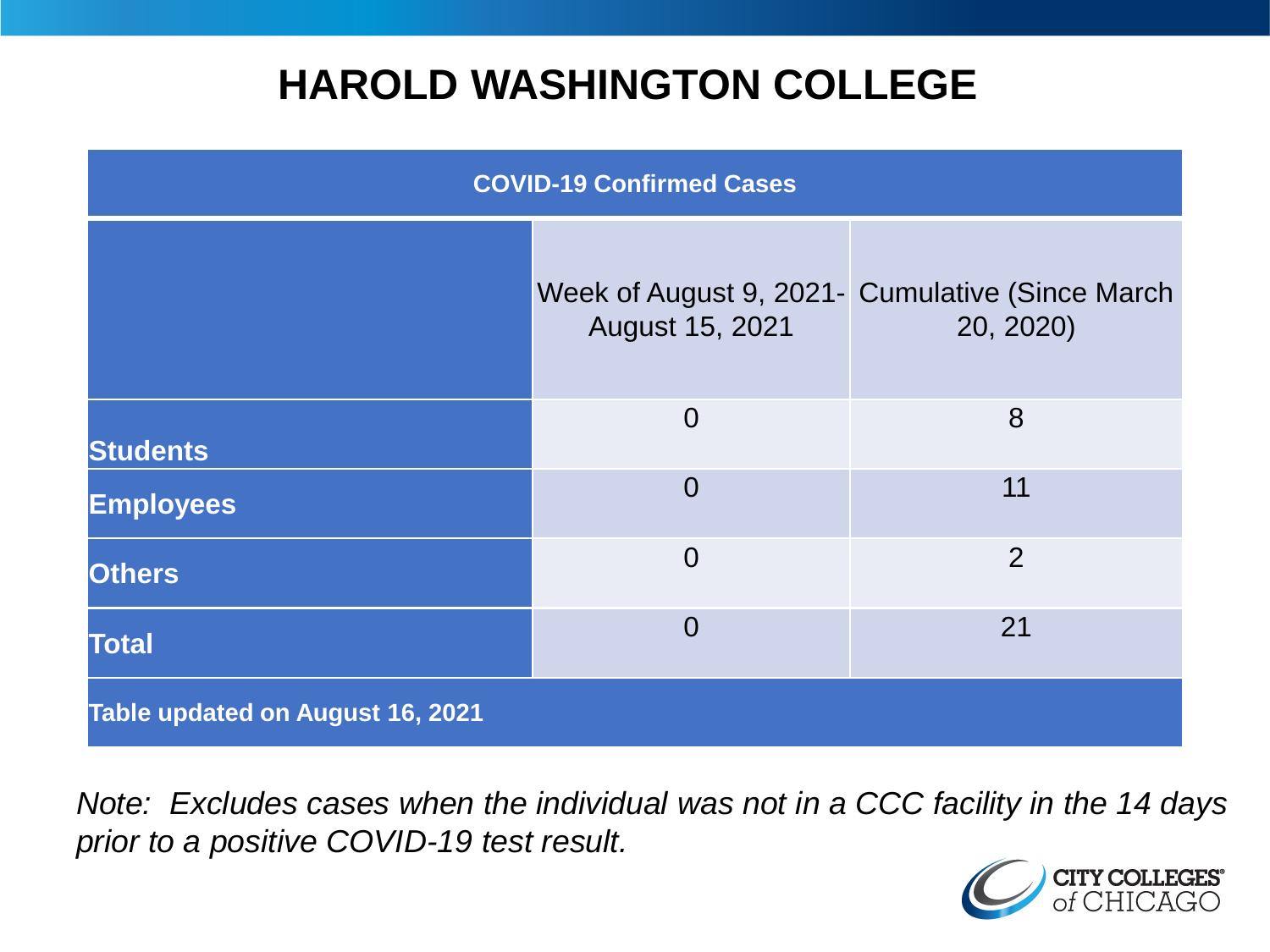## **KENNEDY-KING COLLEGE**

| <b>COVID-19 Confirmed Cases</b>  |                 |                                                                |
|----------------------------------|-----------------|----------------------------------------------------------------|
|                                  | August 15, 2021 | Week of August 9, 2021 - Cumulative (Since March)<br>20, 2020) |
| <b>Students</b>                  | $\overline{0}$  | 7                                                              |
| <b>Employees</b>                 | $\overline{2}$  | 21                                                             |
| <b>Others</b>                    | $\overline{0}$  | 1                                                              |
| <b>Total</b>                     | 2               | 29                                                             |
| Table updated on August 16, 2021 |                 |                                                                |

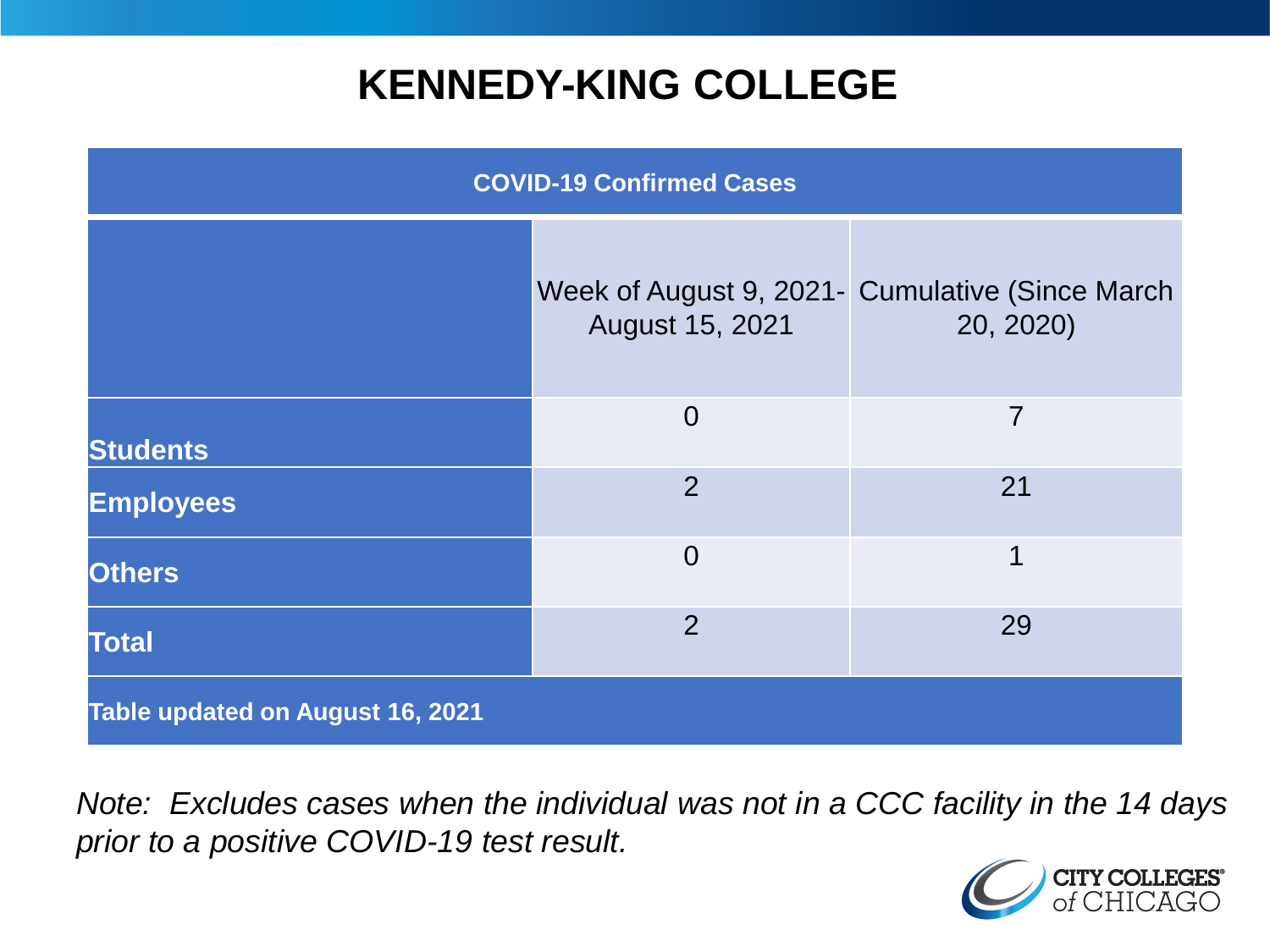# **MALCOLM X COLLEGE**

| <b>COVID-19 Confirmed Cases</b>  |                 |                                                               |
|----------------------------------|-----------------|---------------------------------------------------------------|
|                                  | August 15, 2021 | Week of August 9, 2021 - Cumulative (Since March<br>20, 2020) |
| <b>Students</b>                  | $\overline{0}$  | 21                                                            |
| <b>Employees</b>                 | $\overline{0}$  | 25                                                            |
| <b>Others</b>                    | 1               | $\overline{2}$                                                |
| <b>Total</b>                     | 1               | 48                                                            |
| Table updated on August 16, 2021 |                 |                                                               |

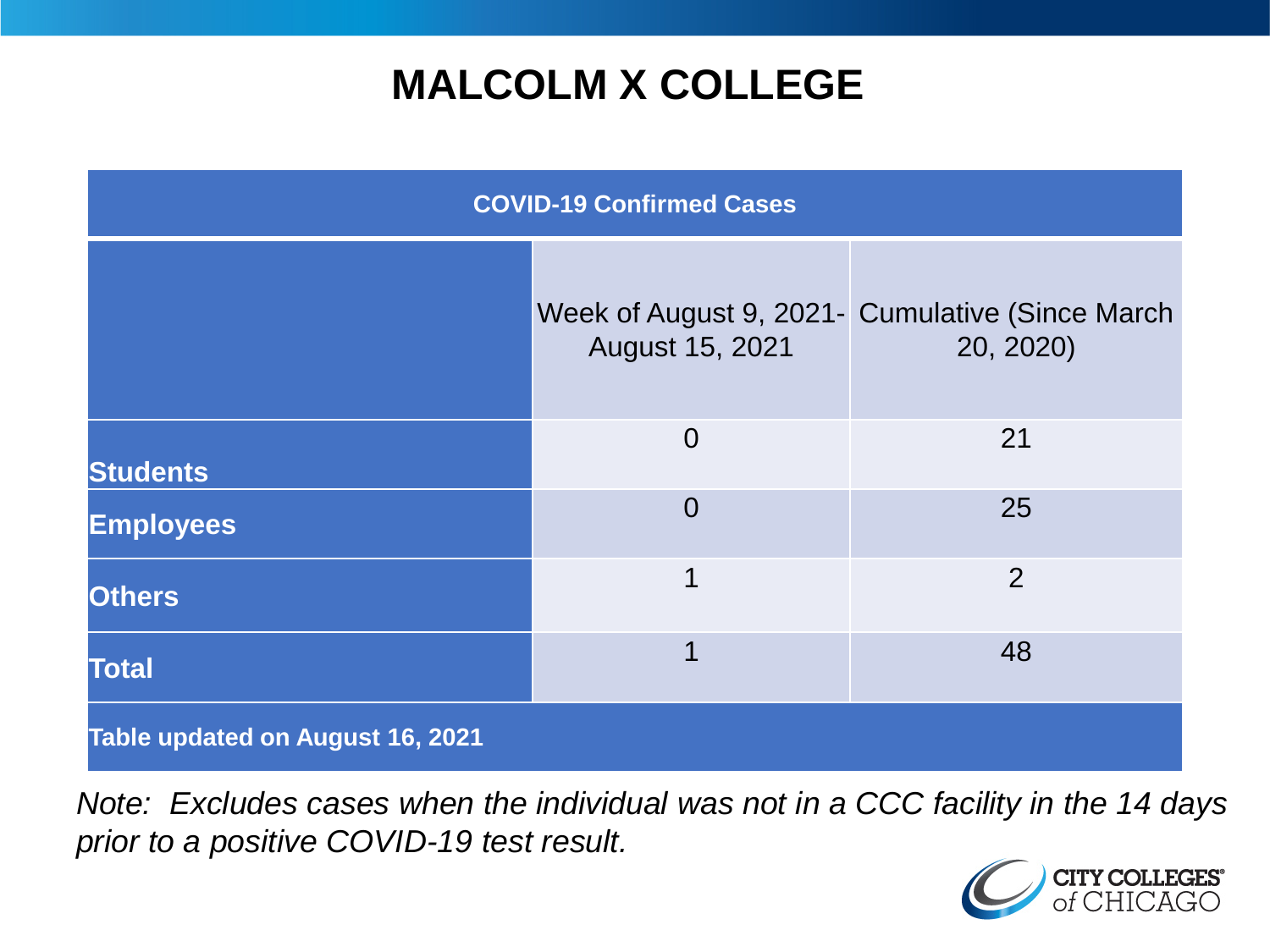# **OLIVE-HARVEY COLLEGE**

| <b>COVID-19 Confirmed Cases</b>  |                 |                                                               |
|----------------------------------|-----------------|---------------------------------------------------------------|
|                                  | August 15, 2021 | Week of August 9, 2021- Cumulative (Since March)<br>20, 2020) |
| <b>Students</b>                  | $\overline{0}$  | 2                                                             |
| <b>Employees</b>                 | $\Omega$        | 21                                                            |
| <b>Others</b>                    | $\overline{0}$  | $\overline{2}$                                                |
| <b>Total</b>                     | $\Omega$        | 25                                                            |
| Table updated on August 16, 2021 |                 |                                                               |

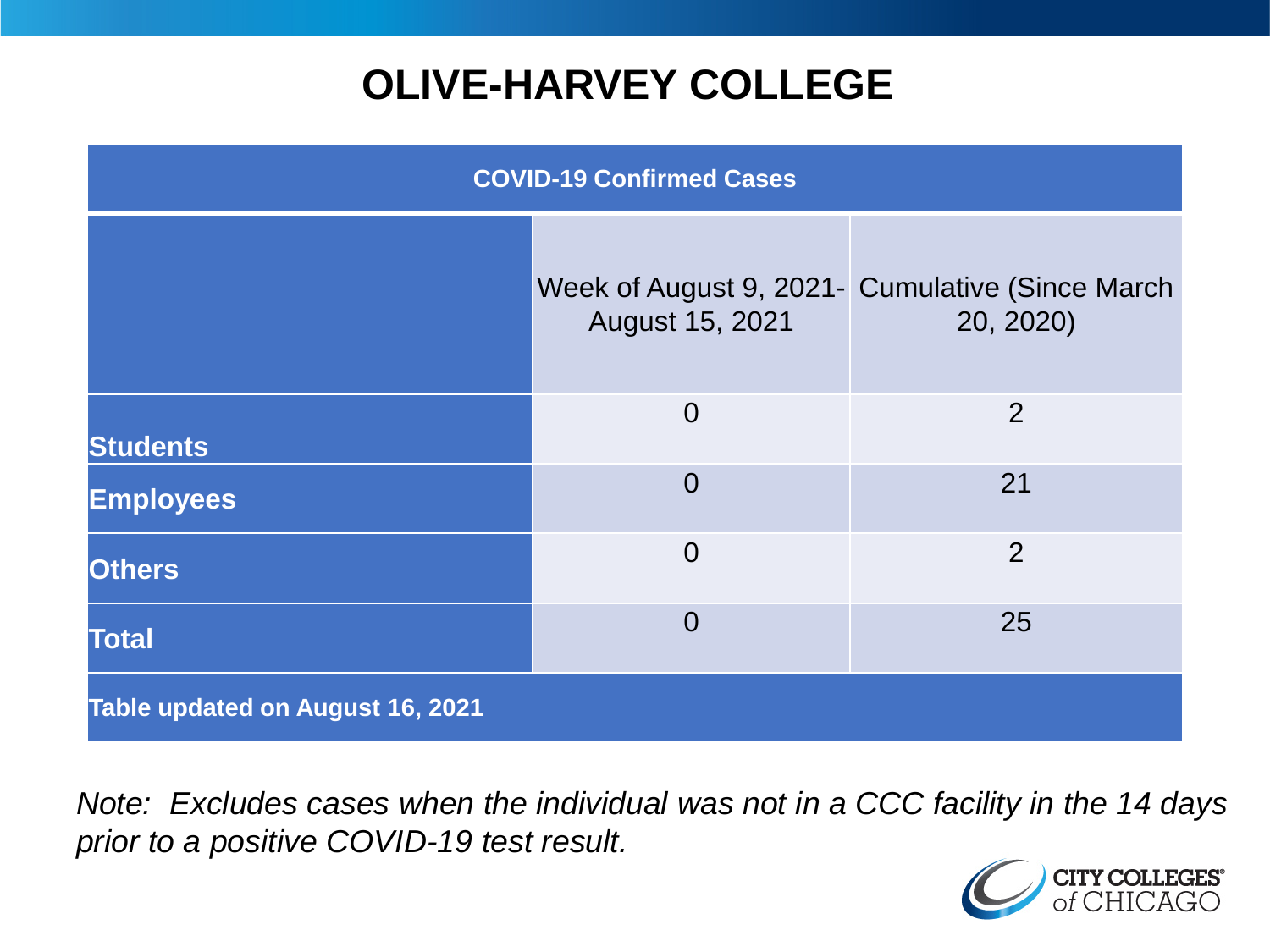### **TRUMAN COLLEGE**

| <b>COVID-19 Confirmed Cases</b>  |                 |                                                              |
|----------------------------------|-----------------|--------------------------------------------------------------|
|                                  | August 15, 2021 | Week of August 9, 2021- Cumulative (Since March<br>20, 2020) |
| <b>Students</b>                  | $\overline{0}$  | 5                                                            |
| <b>Employees</b>                 | $\overline{0}$  | 18                                                           |
| <b>Others</b>                    | $\overline{0}$  | $\overline{0}$                                               |
| <b>Total</b>                     | $\overline{0}$  | 23                                                           |
| Table updated on August 16, 2021 |                 |                                                              |

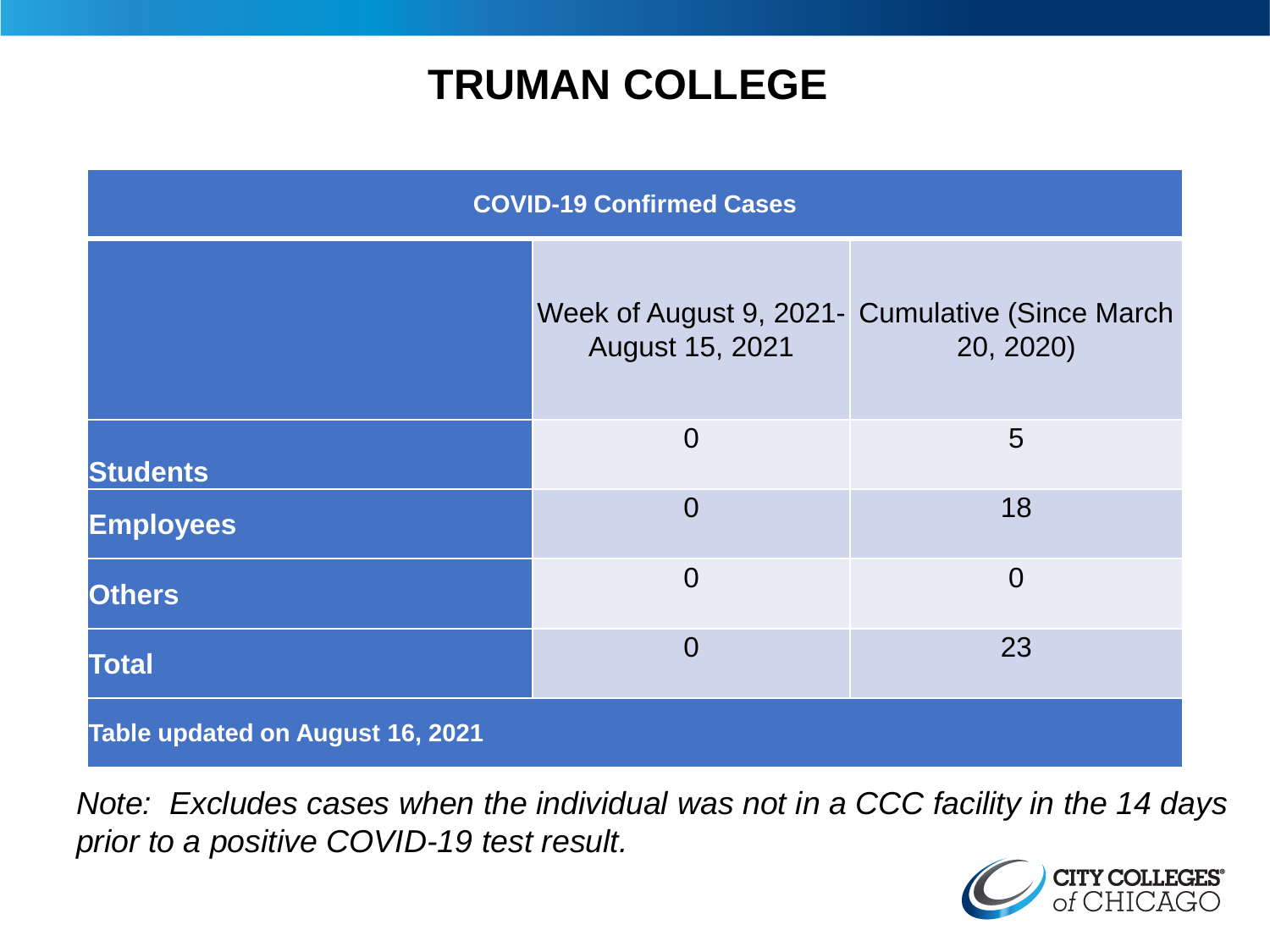### **WRIGHT COLLEGE**

| <b>COVID-19 Confirmed Cases</b>  |                 |                                                              |
|----------------------------------|-----------------|--------------------------------------------------------------|
|                                  | August 15, 2021 | Week of August 9, 2021- Cumulative (Since March<br>20, 2020) |
| <b>Students</b>                  | $\overline{0}$  | 1                                                            |
| <b>Employees</b>                 | 3               | 17                                                           |
| <b>Others</b>                    | $\overline{0}$  | $\overline{0}$                                               |
| <b>Total</b>                     | 3               | 18                                                           |
| Table updated on August 16, 2021 |                 |                                                              |